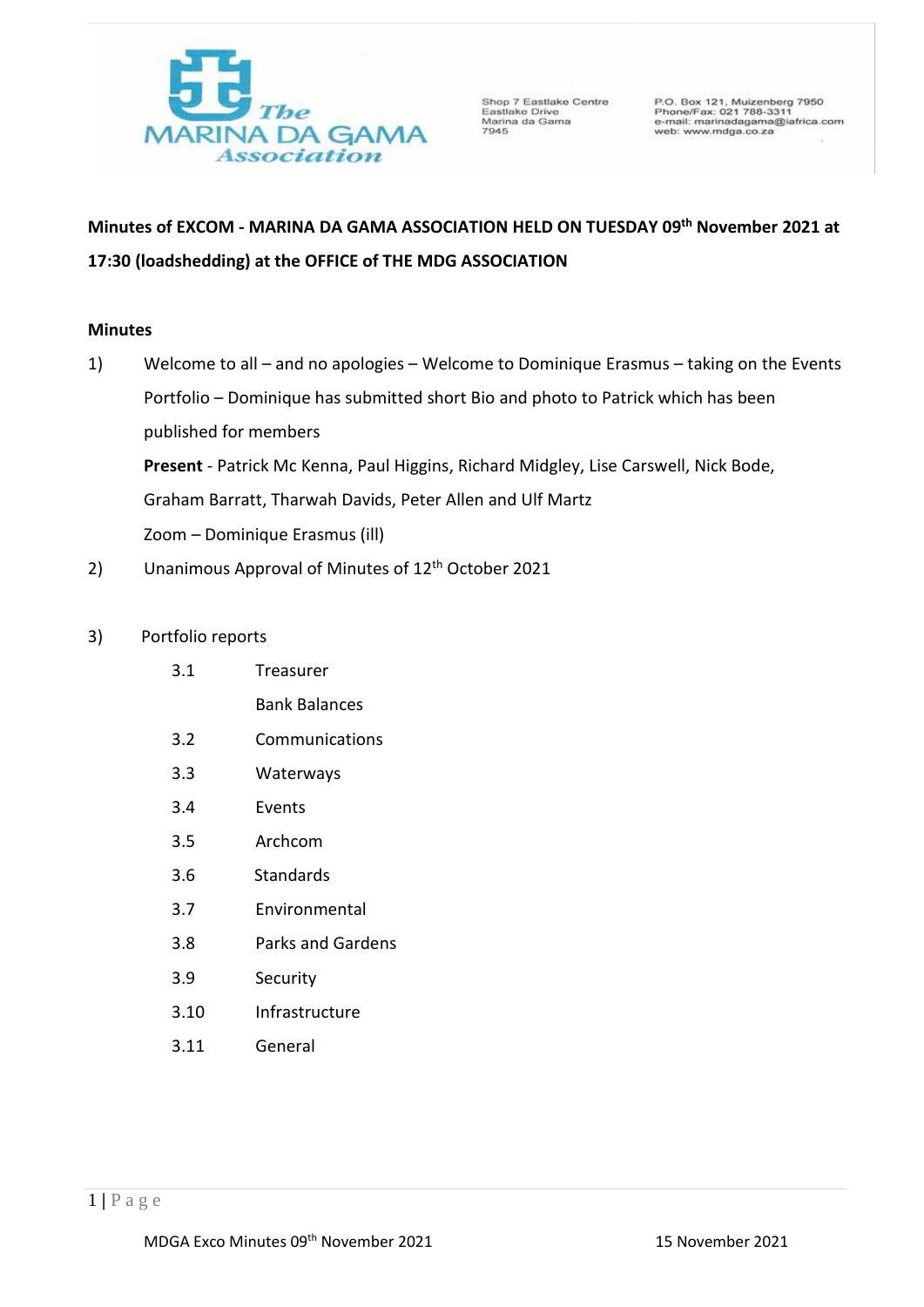# **Matters Arising**

- A) Resident Communications we have a short list serial communicators that follow a similar strategy – ask the Association a simple question – we research and answer to the best of our knowledge and reply within a day – and from that reply – we get a multitude of follow-on questions. Our strategy is to be as open and honest as possible in dealing with queries but after the initial answer – we merely acknowledge as experience has shown us – with these members the questions never end.
- B) Waterways in MDG still closed and Portfolio makes an impassioned plea for residents to clear their 2 meters. ZPAAC members had useful meetings with like bodies from Milnerton and False Bay to start strategizing in regards to dealing with the City. The Kingfisher is back on the waterways again - will assist with clearing algae – even though it is not suited to this. The new Kingfisher build is on track – and fortunately it will be on a maintenance plan with builder – avoiding pitfalls of current one.
- C) Security successful SAPS Joint operation in the Marina and Costa Da Gama on the  $5<sup>th</sup>$ November – the Association was well represented as were the Security Service Providers. Debated the issue of disclosure regarding the LPR Alert reports – how much information should be shared and for what purpose – RM, PA and Francois to deliberate and make a proposal.
- D) Cell phone tower at Denel building next to Eastlake shopping Centre MDGA was approached for approval for installation of cell phone tower on the Denel building roof. We believe this is of wider interest to our members and we thus will publish on our Newsletter and Social media the proposal and request feedback from our members.
- E) Graham mentioned the missing road maps at Uitsig and Eastlake in conjunction with Paul – will draw up maps and utilise the previously utilised contractor to produce
- F) Ulf mentioned the volume of pedestrian traffic on Eastlake and Battle Ridge Roads, and that there are poorly utilised walkways to handle this traffic. There is equally no walkway on Oudevlei Road. To this end Exco unanimously approved by vote – that he apply to the City for walkways/cycle tracks to be installed to take pedestrians off the road. Proper lighting is also required for the walkway.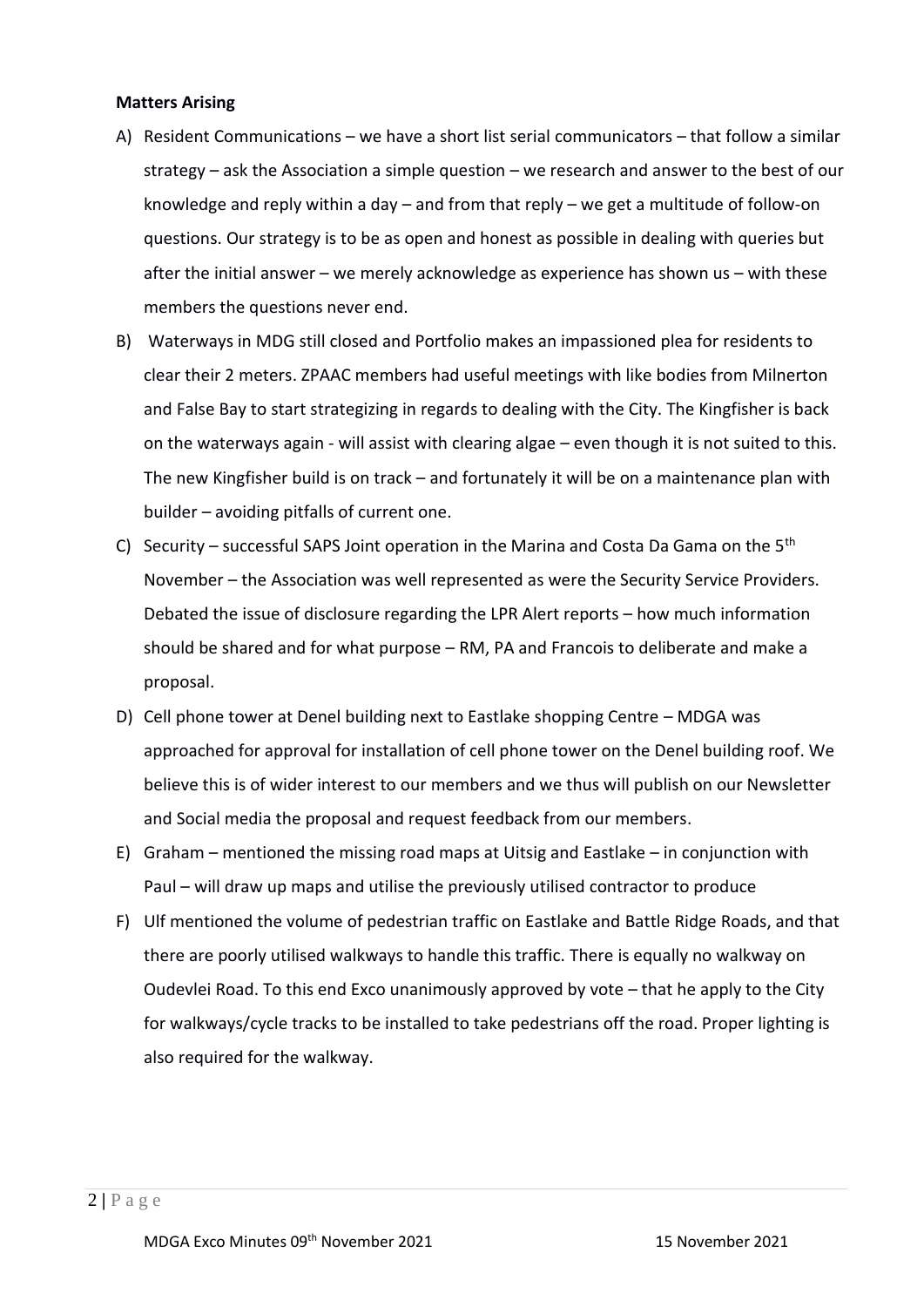- G) All exco members to be on alert to any houses being sold give Marcia the name and phone number of agents so we can make contact and ensure that we are on top of changes in ownership – effects subscription collection, communication and Marina standards of behaviour.
- H) December  $14<sup>th</sup>$  Exco at 17h00 and will be followed by a Exco and Partners get together.

Meeting finished at 18h30

5. Date of next meeting  $-14<sup>th</sup>$  December 2021 at 17h00 at Paul's house.

# **PORTFOLIO REPORTS – 09 November 2021**

| Treasurer, Compliance & Legal |       |  |  |
|-------------------------------|-------|--|--|
| Infrastructure                | $3-5$ |  |  |
| Security                      | 5     |  |  |
| Standards                     | 5     |  |  |
| Events                        | $5-6$ |  |  |
| Parks and Maintenance         | 6     |  |  |
| Communications                | 6     |  |  |
| Archcom                       | 6     |  |  |
| Waterways                     |       |  |  |

# **TREASURER, COMPLIANCE AND LEGAL – THARWAH DAVIDS**

# **Bank Balances: as at 05/11/2021**

|   | R 1,032,424.96 |
|---|----------------|
|   | R 690,138.47   |
|   | R 333.157.19   |
| R | 9.129.30       |
|   |                |

# **INFRASTRUCTURE – ULF MARTZ**

## **1. Overview**

Since being nominated by MdGA Exco to lead the Infrastructure Portfolio, the challenge has been to obtain information and infrastructural plans from the City of Cape Town.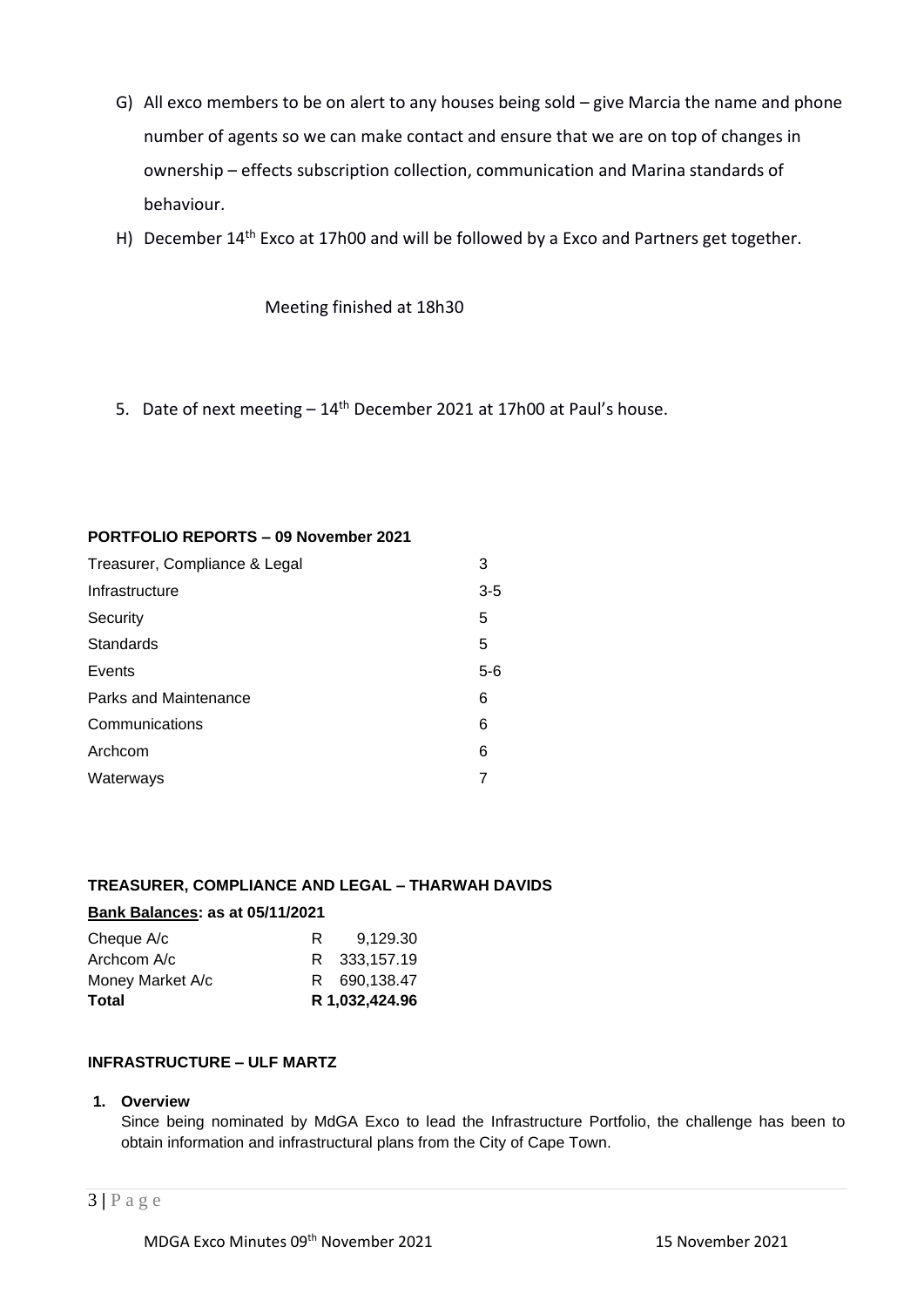## **2. Asset Management**

CoCT Procurement of new weed harvester – See Waterways Report.

Still awaiting asset register in terms of municipal services from the CoCT,

#### **3. Roads and Stormwater**

Various correspondence addressed to the CoCT relating to the Marina da Gama Road conditions and status of the M3-M5 link were sent to City officials.

The CoCT regional district office representative, Brendon Fortuin; Head: District Roads and Stormwater (Plumstead); Roads Infrastructure and Management, Transport Directorate responded as follows:

*"I did ask one of my staff (Enrico Bell) to meet with you. The feedback from this meeting was, apart from localized repairs on Eastlake Drive at the shopping centre, the 22km of roads in Marina Da Gama, relatively speaking, are in a good condition when compared to other areas like Rondebosch, Claremont, Newlands etc. This is confirmed by the roads assessment data in our Pavement Management System.* 

*The condition of roads as contained in our pavement management system is used to prioritize roads for maintenance interventions and is subject to budget availability. The Southfield Roads depot would undertake all routine / reactive roads maintenance requirements on an as and when required basis e.g. potholes, patch repairs, line marking etc. A service request for any of the aforementioned can be logged on any of options included on my email signature below.*

*With respect to the M3-M5 link a response was drafted, but I gather from your email below that this did not reach you. I will follow up on this and ensure that the response is provided."* 

## **4. Infrastructural Development**

Zandvlei Parkway (M3-M5) link road, refer to the CoCT Southern District Develop Plan:

*"The Zandvlei Parkway, linking Main Road, the M3 and Ou Kaapse Weg (via Steenberg Road: M42) to Prince George Drive (M5) would improve access and mobility between the Noordhoek Valley, the Southern suburbs, the M3 and the M5 and eastern suburbs, relieving congestion on Baden Powell through Muizenberg and along Military Road. It is planned that this expressway will be continued eastwards from Prince George Drive and then southwards to link with a new alignment of Baden Powell Road in the vicinity of the Cape Flats WWTWs. The Zandvlei Parkway is a proclaimed road reserve, is on the Integrated Transport Plan and engineering design has been completed.*

*This proposal, although considered necessary in the longer term, is not considered to be critical to the movement network and public transport orientated movement in particular. Therefore, implementation is supported only in the medium to long term."*

## **5. Bridges**

Several road and pedestrian bridges exist within the Marina da Gama. The condition of these will need to be monitored.

## **6. Water and Sanitation**

The recent malfunctioning of sewer pump stations has contributed to spillage in the Zandvlei waterways as reported at the ZPAAC meeting held recently.

#### **7. Electricity Supply**

The recent load shedding by ESKOM has had an impact on the CoCT sewer pump stations' operations. Fortunately, the CoCT has been able to relieve the impact by reducing Load Shedding by a single phase during peak times, due to the induced spare capacity at the Palmiet pumped storage scheme.

## **8. Faults Logged**

Damaged valve cover on Eastlake reported to CoCT Ref No: 9111252190 was attended to according to the CoCT (Ref: 9111714081).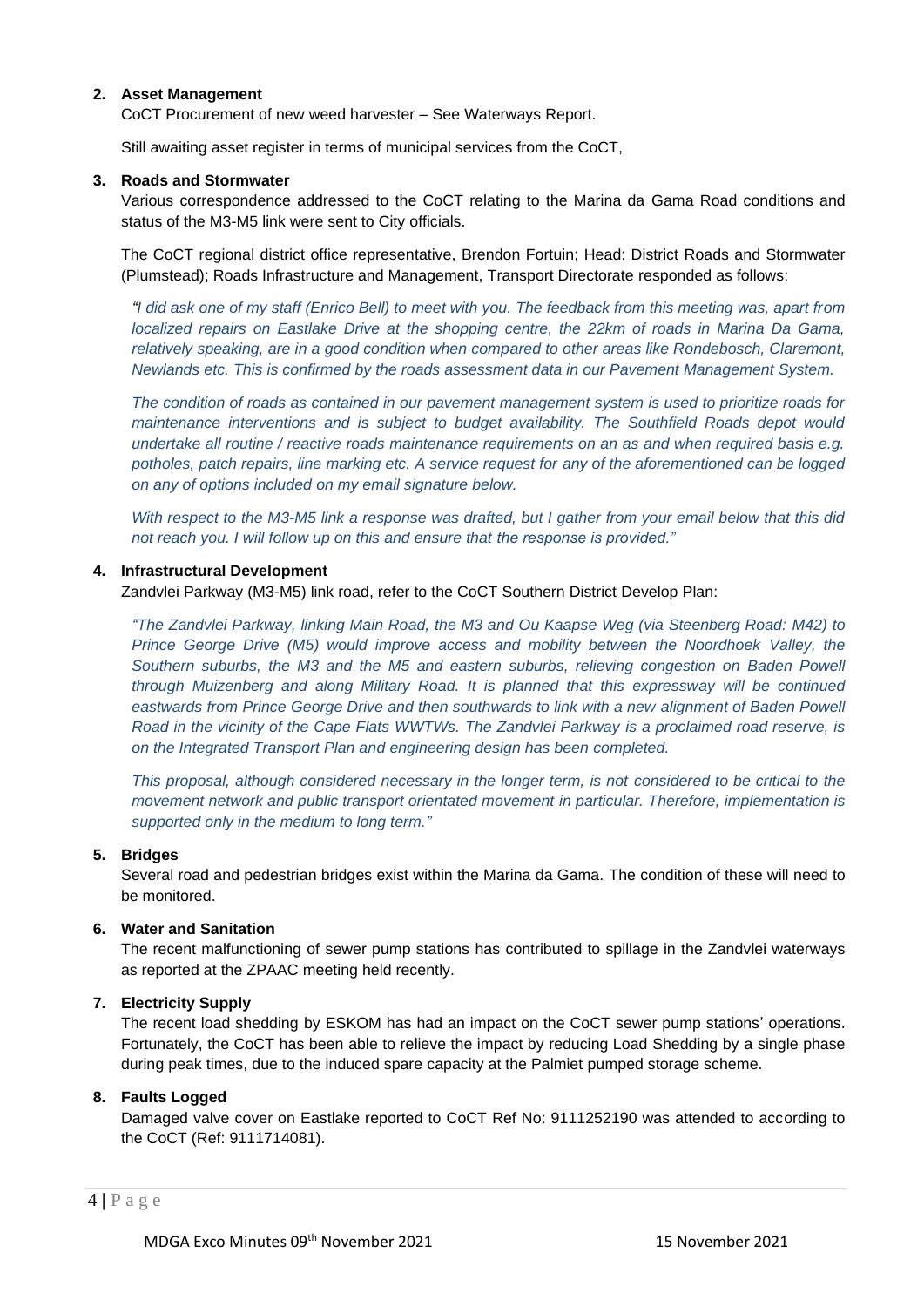# **9. Pedestrian Flows**

The high pedestrian flow on Eastlake Drive using the roadway is considered hazardous for motorists. Consideration to provide appropriate sidewalks should be addressed with the CoCT.

## **SECURITY – PETER ALLEN**

Herewith the DBS Crime Stats for Oct 21

| Uitsig | <b>Springer Close</b> | Theft                                      | 15.10.21 | 03h40 | Yes<br>Muizenberg | Suspect was in yard and stole GHD through<br>open window                                                                                                                                                                                                                                                                                                                                                               |
|--------|-----------------------|--------------------------------------------|----------|-------|-------------------|------------------------------------------------------------------------------------------------------------------------------------------------------------------------------------------------------------------------------------------------------------------------------------------------------------------------------------------------------------------------------------------------------------------------|
| Uitsig | Oudevlei Rd           | Possession<br>of suspected<br>stolen goods | 27.10.21 | 04h00 | Yes<br>Muizenberg | A guy forced his way past the guard at the<br>entrance saying he is coming to visit a friend.<br>The guard informed Armed Response but they<br>and Combat could not find him. He was later<br>seen by DBS in Oudevlei Rd carrying a weed<br>eater. He was detained. He refused to say<br>where he got the weed eater. SAPS was<br>informed and they arrested him for Being in<br>possession of suspected stolen goods. |

LPR Camera Stats for October 2021.

#### **There were in total 55 triggers received, caused by 19 vehicles.**

## **STANDARDS – GRAHAM BARRATT**

- $E$ dits  $-$  Total 6 No.
- Resolved Total 1 No.
- Additions Total 3 No.

# **EVENTS – DOMINIQUE ERASMUS**

Valerie (carols and kids xmas party)

Valerie will still be organising these two events for 2021, I requested that I shadow her on the day and be kept in the loop of any organisation leading up to the event. With the objective to familiarise myself with the key community members that are involved.

She has mentioned:

1) The speakers need to still be checked by Nick Bode

2) Can the stage be made larger to accommodate 7 musicians

Please note that it is best to liaise with Valerie (cc me in) for these two events so that we are not at cross purposes.

Dominique - Events 2021

#### **The Bridge Fair**

Dominique's maiden event!

The Bridge Fair will be a prelude to the carols starting at 4 pm on the 19th of December in Uitsig Park. The fair is open to all foodies, crafters and trades from our community (first). Meet and greet, browse the stores and grab something to eat and then make your way to the carols. I am hoping it will be a whimsical festive fair with some willing buskers and one or two food trucks.

There is no charge for the vendors to have a stall, but they can make a donation which will go into a kitty. Seeff has offered to match the kitty to the value of 2k.

5 **|** P a g e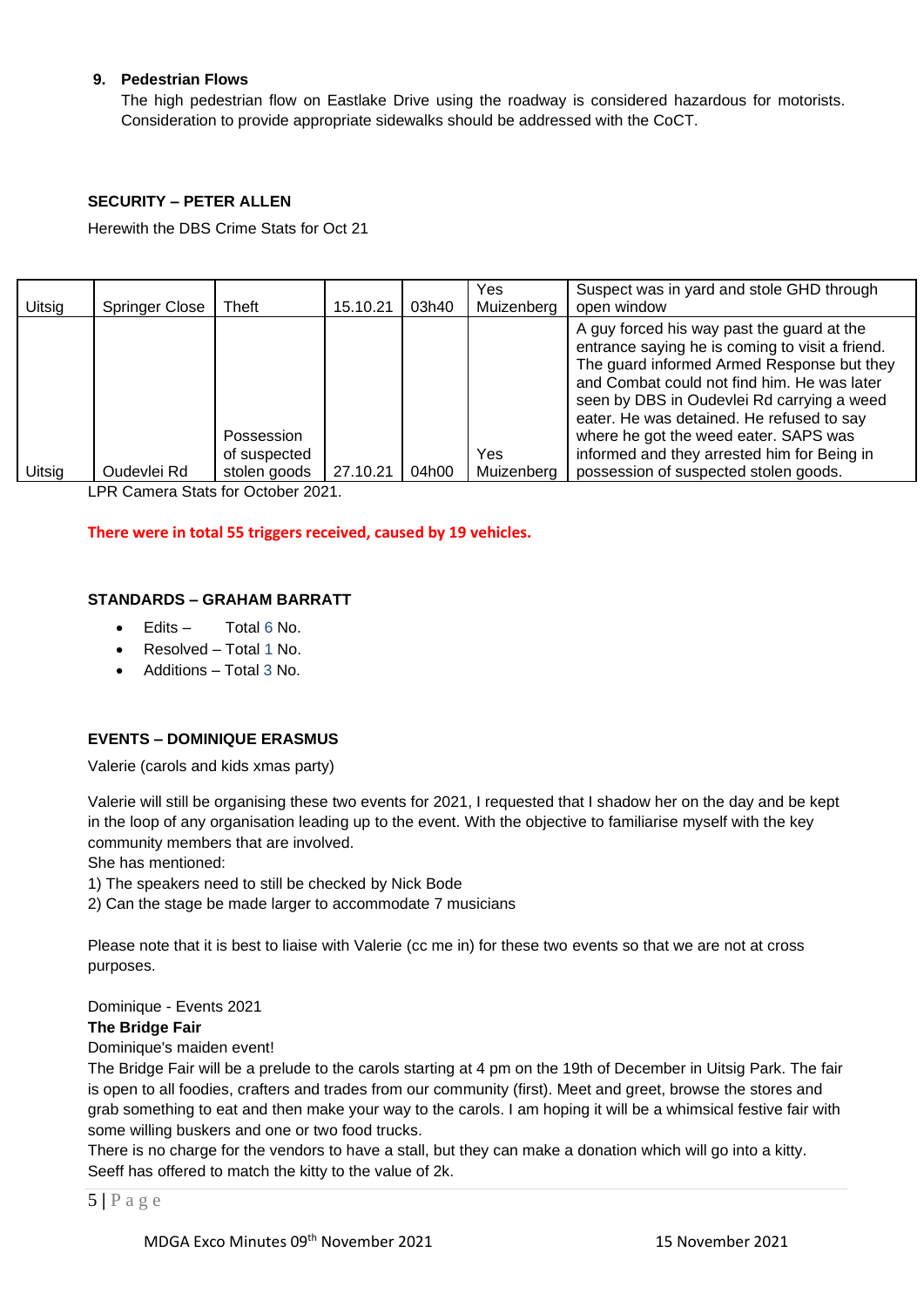Whatever is in the kitty at the end the community can take a vote on how to spend the money. New bench, net etc

1) The advert has been made and approved by the bigwigs and should be advertised this week on all the platforms.

2) We need to get a few fire extinguishers on hand

3) I will go to COCT and start the application for food trucks (this will not be ready for this year) so perhaps we limit the trucks to 2?

- 4) Trained first aid community members have already been booked
- 5) What are the thoughts on ablutions?

# **2022**

All normal events remain with the addition of one or two new ones. Or the reinvigorating of existing events. Always open to hearing new ideas

# **PARKS AND MAINTENANCE – LISE CARSWELL**

- The council vehicles have been out of order for several weeks, which has led to no collection of garden refuse. On Wednesday, Eugene made a mammoth effort to clear up all the outstanding refuse.
- All refuse that does not come from council property, i.e. refuse from private homes, must be taken to the dump by the residents. It is not acceptable to pile up your personal refuse on the verge.
- A plea has been put out to Park Island residents. We need people with a well point to take on the watering of the flower beds at the guard hut and the play park at T'Wagen. Please contact [marinadagama@iafrica.com](mailto:marinadagama@iafrica.com) to volunteer.
- Thank you to the residents of Uitsig, Canon Island and Eastlake Island that are watering the flower beds in those areas.
- Thank you to the resident of Eastlake Drive in Park Island for taking the time and effort to make a beautiful bed and clear the area outside Park Island Quays.
- Most of the planting has been done through the winter months, to make the most of the rain. Now we concentrate on maintenance.
- New contractors have been employed to do the mowing in Marina da Gama. The handover was lacking and a number of spaces were missed. They did come back to finish the spaces pointed out to them, but if you spot an area that hasn't been mowed, please contact us.
- Park Island reserve has new opening times: 06.00-20.00. Dogs on leash at all times.

## **COMMUNICATIONS – PATRICK McKENNA**

Our communication channels continue to perform well, with traffic levels rising steadily. Advertising revenues are also healthy. The production of our welcome booklet for new residents has been slightly delayed by work commitments. However, we hope to print our first copies before the end of this month – probably before. We have asked Janine Avery to start selling advertising space.

## **ARCHCOM – PAUL HIGGINS**

Archcom meeting was held on 04 November 2021 attended by Gordon Hart and me.

Nine new plans were submitted, and six plans were approved. Three submissions need some clarification or minor changes before our consent will be given.

No objection to five departures was dealt with.

A site visit was needed before approval of the submitted drawing could be given. The city building inspectors need to verify that what is constructed is in accordance with the approved plans